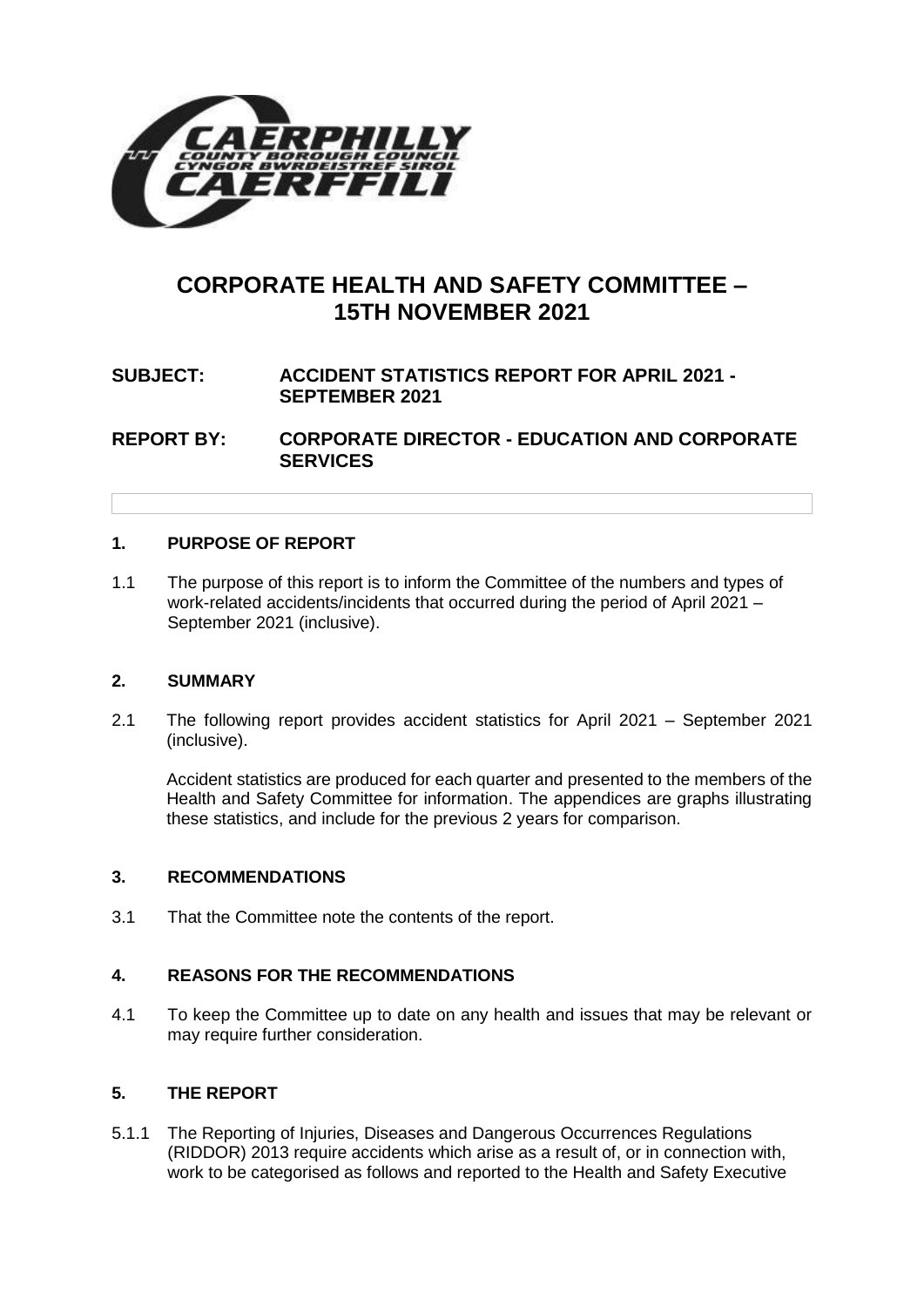(HSE):

- All deaths to workers and non-workers, with the exception of suicides,
- 'Specified injury' including a fracture, other than to fingers, thumbs and toes; amputations; any injury Kiley to lead to permanent loss or reduction of sight; any crush injuriy to the head or torso causing damage to the brain or internal organs; serious burns (including scalding) covering more than 10% of the body, or causing significant damage to eyes, respiratory system or other vital organs); scalpings (separation of skin from the head) requiring hospital treatment; loss of consciousness caused by head injury or asphyxia; and any other injury arising from working in an enclosed space which leads to hypothermia or heat-induced illness or requires resuscitation or admittance to hospital for more than 24 hours.
- Accidents which cause an employee to be away from work or unable to perform their normal work duties for more than seven consecutive days (not counting the day of the accident) as a result of their injury.
- Work-related accidents involving members of the public or people who are not at work (including pupils) if the injured person is taken from the scene of the accident directly to hospital for treatment to that injury.
- Dangerous occurrences are specified near-miss events that do not cause injury or ill health but had potential to do so as defined in RIDDOR, such as failure of collapse of lifting equipment or accidental release of a hazardous substance.
- 5.1.2 The term 'minor injury' refers to any accident or incident causing injury that is not included in point 5.1.1 and therefore is not reportable to the Health and Safety Executive. Accidents in this classification need only be reported to the Health and Safety Division if they affect:
	- Employees while they are at work.
	- Pupils, clients and members of the public who are injured as a result of work activity while they are on Council premises or using the facilities.
	- Any persons who are injured as a result of any work activity carried out by or on behalf of the Authority
- 5.1.3 The term 'near miss' refers to any significant work-related incident reported that caused no injury but had potential to cause at least one person to be injured or put at risk of ill-health as a consequence of the incident, but not meeting the legal definition in RIDDOR of a 'dangerous occurrence.'
- 5.1.4 Appendix 1 provides details on all of the accidents for the Authority that were reported to the Health and Safety Division between July to September 2021 Appendix 2 provides details for the period April – June 2021 Appendix 3 provides details for the period January – March 2021; Appendix 4 provides details for the period October – December 2020 These are categorised by accident or incident type, ie reasons as set out in points 5.1.1, 5.1.2 and 5.1.3,.
- 5.1.5 For comparison, tables for the same quarter periods during 2019 and 2020 are provided as Appendices 9-14.
- 5.1.6 Appendix 5 shows the RIDDOR-reportable accidents per directorate between July to September 2021 and the injury causation; Appendix 6 provides details for the period April to June 2021 Appendix 7 provides details for the period January – March 2021; Appendix 8 provides details for the period October – December 2020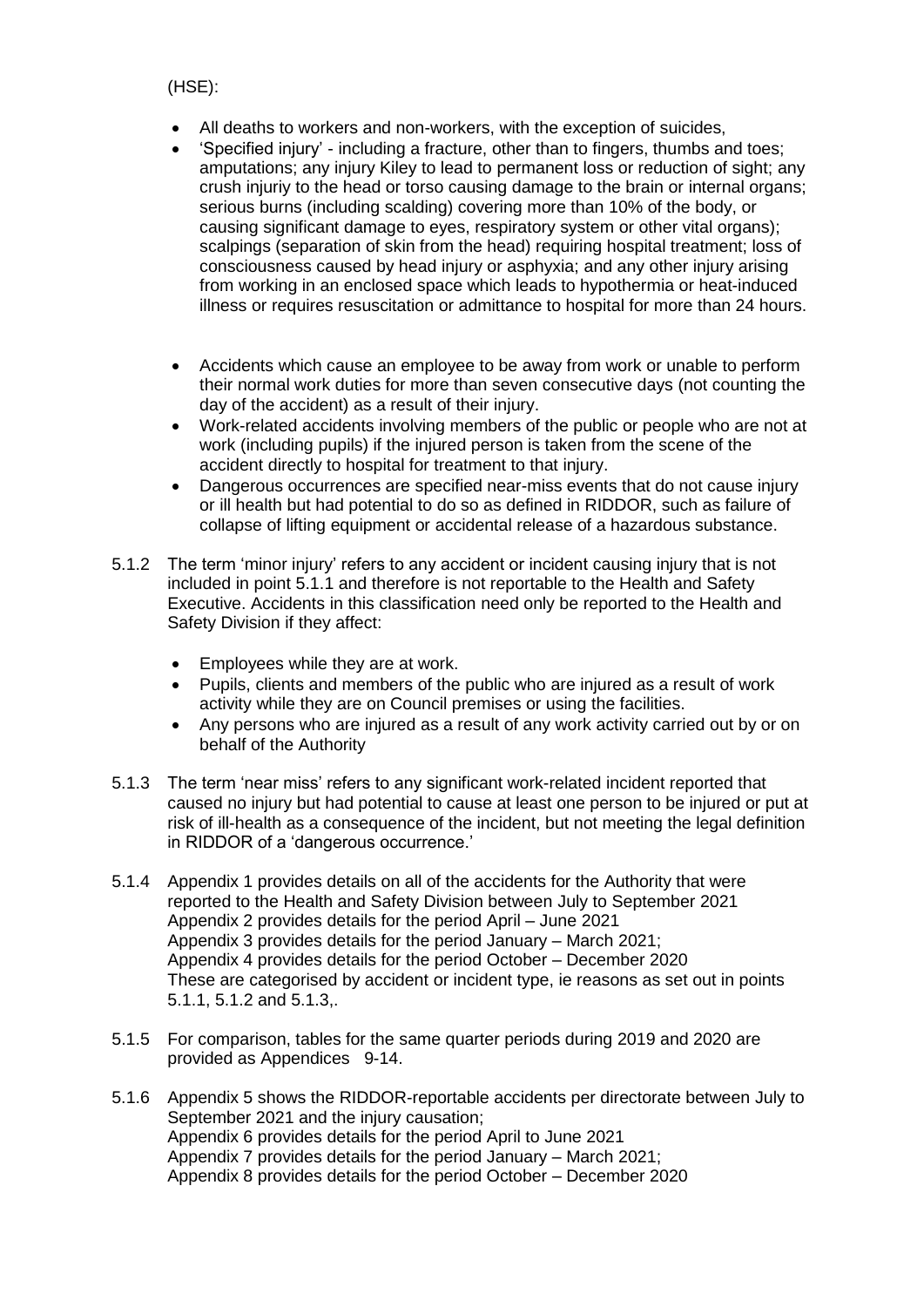For comparison, tables for the same periods during 2019 and 2020 are provided as Appendices 15-20.

- 5.1.7 There were no RIDDOR-reportable accidents in the period April June 2021, but one during the period July - September 2021, in the Communities Directorate.
- 5.1.8 There was two RIDDOR-reportable accidents in the April June 2021, and four during the period July - September 2021 in the Social Services and Housing Directorate. In addition, one 'near-miss' incident was recorded.
- 5.1.9 There was no RIDDOR-reportable accidents in the period April September 2021 in the Education and Corporate Services Directorate. However, one 'near-miss' incident was recorded.
- 5.1.10 For the purposes of reporting, staff who are working for the Authority via an agency are treated as employees. It should also be noted that when making comparisons with earlier years' reports there has been a change in the management structure within the Authority, with certain service areas now falling under different Directorates.
- 5.1.11 All RIDDOR-reportable incidents reported since April have related to over-7-day injuries.
- 5.1.12 There has been no follow up action from the HSE with regard to any of the above RIDDOR-reportable accidents. There were no common themes or linked accidents in a particular service area.
- 5.1.13 There have been no RIDDOR-reportable diseases or dangerous occurrences throughout 2021.

#### **5.2 Conclusion**

- 5.2.1 Near-miss reporting remains low. The corporate Accident/Incident Reporting and Investigation Policy has been reviewed and includes new arrangements for reporting near miss incidents to improve reporting rates.
- 5.2.2 RIDDOR-reportable incidents remain consistently low. This is encouraging and demonstrates the positive benefits of interventions of Health and Safety Officers regarding audits of workplaces and work activities, and the provision of health and safety related training.
- 5.2.3 The updated Accident/Reporting and Investigation Policy requires supporting by a poster campaign and policy briefing sessions and a team talk for Managers to deliver as part of their team meetings. Work is ongoing to develop an online training video to support this. It is anticipated that increasing managers and employees understanding of the policy and its application will result in a better appreciation of the importance of reporting both accidents and near-misses. The covid-19 pandemic has significantly changed priorities leading to a delay in progressing. Due to staff working from home and social distancing new solutions such as video briefings are being considered.

#### **6. ASSUMPTIONS**

6.1 No assumptions have been made regarding the information contained in this report.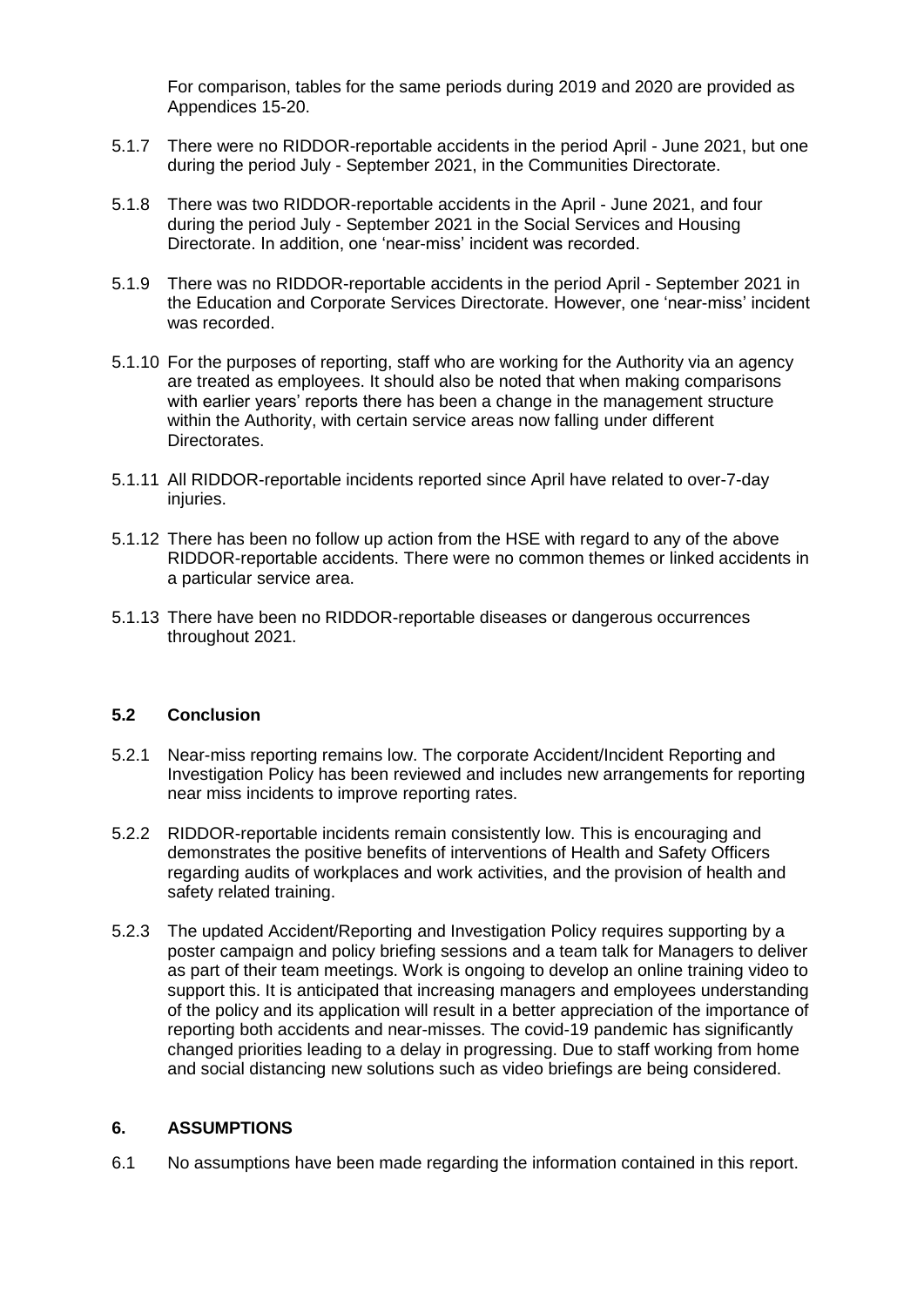# **7. SUMMARY OF INTEGRATED IMPACT ASSESSMENT**

**7.1** This report is for information only and so an Integrated Impact Assessment is not required

# **8. FINANCIAL IMPLICATIONS**

8.1 There are no financial implications.

# **9. PERSONNEL IMPLICATIONS**

9.1 There are no personnel implications

### **10. CONSULTATIONS**

10.1 All comments from consultees have been included in the report.

# **11. STATUTORY POWER**

- 11.1 The Health and Safety at Work etc. Act 1974 and the Reporting of Injuries, Diseases and Dangerous Occurrences Regulations 2013.
- Author: Andrew Wigley, Principal Health and Safety Officer, wiglea@caerphilly.gov.uk

Consultees: Dave Street, Acting Chief Executive, streed@caerphilly.gov.uk Richard Edmunds, Corporate Director for Education & Corporate Services, [edmunre@caerphilly.gov.uk](mailto:edmunre@caerphilly.gov.uk) Mark S Williams, Corporate Director for Economy and Environment, willims@caerphilly.gov.uk Lynne Donovan, Head of People Services, donovl@caerphilly.gov.uk Cllr Gordon, Cabinet Member for Corporate Services, gordocj@caerphilly.gov.uk Emma Townsend, Health and Safety Manager, townsej@caerphilly.gov.uk

# Appendices:

| Appendix 1 | All accidents by Type for the Authority between July - September 2021            |
|------------|----------------------------------------------------------------------------------|
| Appendix 2 | All accidents by Type for the Authority between April - June 2021                |
| Appendix 3 | All accidents by Type for the Authority between January - March 2021             |
| Appendix 4 | All accidents by Type for the Authority between October - December 2021          |
| Appendix 5 | RIDDOR reportable accidents by Type and Directorate between July -               |
|            | September 2021                                                                   |
| Appendix 6 | RIDDOR reportable accidents by Type and Directorate between April – June<br>2021 |